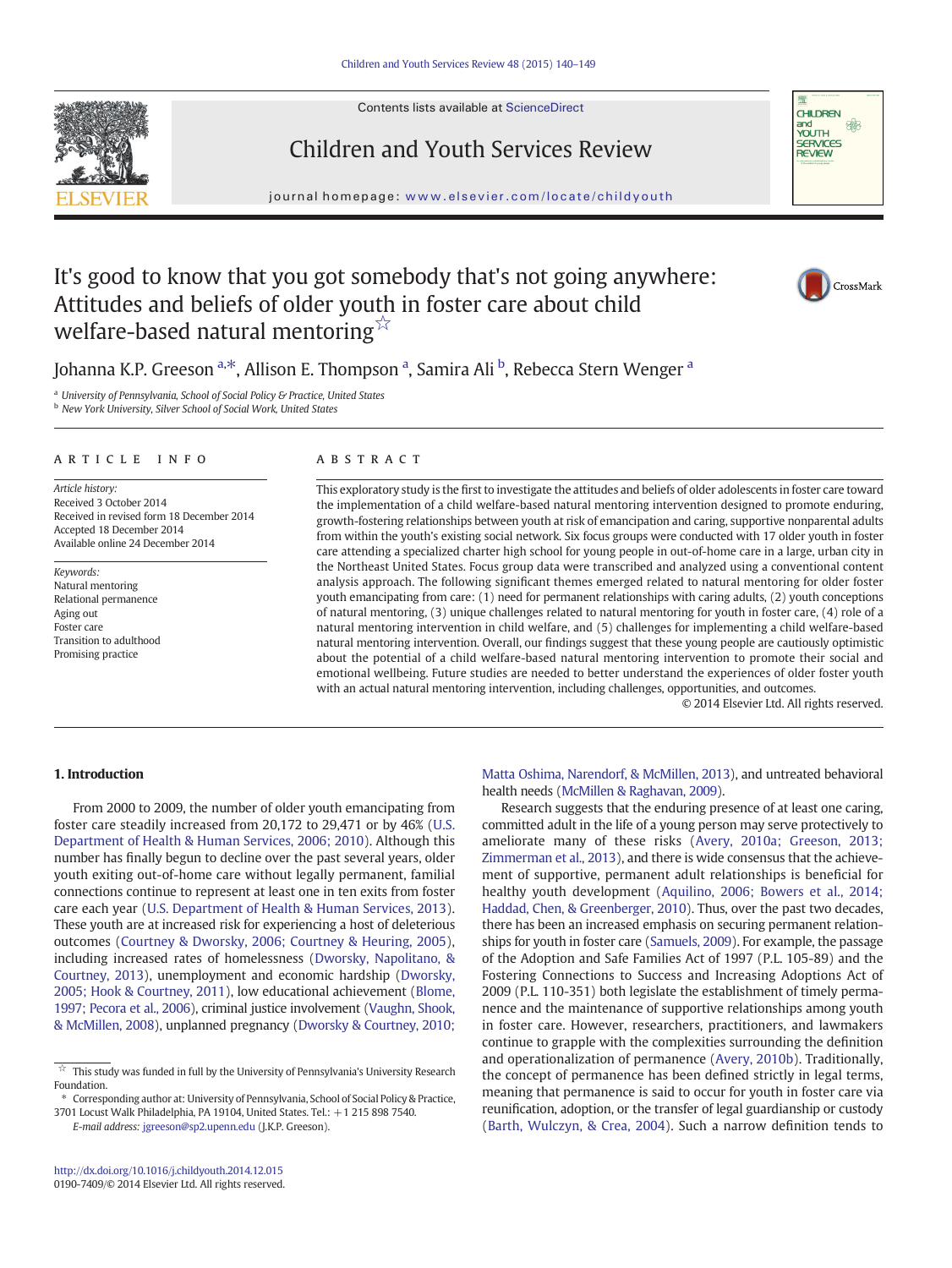erroneously equate the achievement of permanence with a legal status, and conversely, youth are assumed to encounter impermanence when they do not attain one of these statuses. The notion of "relational permanence" has emerged as an additional way to conceptualize meaningful permanence ([Freundlich, Avery, Munson, & Gerstenzang, 2006](#page-8-0)), and studies indicate that older youth in foster care believe that the most salient aspects of permanence are relational or emotional in nature, as opposed to legal or physical ([Frey, Cushing, Freundlich, & Brenner,](#page-8-0) [2008; Sanchez, 2004\)](#page-8-0). [Semanchin Jones and LaLiberte \(2013\)](#page-9-0) define relational permanence as "youth experiencing a sense of belonging through enduring, life-long connections to parents, extended family or other caring adults, including at least one adult who will provide a permanent, parent-like connection for that youth" (p. 509).

Natural mentoring is one mechanism through which older youth in foster care may experience relational permanence and has been shown to be associated with improved behavioral health outcomes and asset acquisition for this population ([Ahrens, DuBois, Richardson, Fan, &](#page-8-0) [Lozano, 2008; Greeson, Usher, & Grinstein-Weiss, 2010; Munson &](#page-8-0) [McMillen, 2009\)](#page-8-0). The term natural mentor refers to a nonparental, supportive adult whom a youth self-selects from his/her existing social network (e.g., school personnel, coaches, neighbors, religious leaders, adult relatives). Although these relationships develop organically, they may be fostered and supported programmatically by child welfare professionals ([Greeson, 2013; Greeson, Thompson, Evans-Chase, & Ali,](#page-8-0) [2014\)](#page-8-0). In fact, in the 2013 Handbook of Youth Mentoring, Britner et al. recommend that service providers mobilize and incorporate natural mentors more systematically into services for youth in foster care (e.g., care coordination and transition planning). However, there are no known studies that have explored the attitudes and beliefs of youth in foster care toward formal child welfare-based services that support the development of natural mentoring relationships. Thus, the present study seeks to answer one primary research question: What are the attitudes and beliefs of older youth in foster care (ages 15–21) toward the implementation of a child welfare-based natural mentoring intervention as a mechanism to support relational permanency for foster youth transitioning to adulthood?

#### 1.1. Background and significance

Research indicates that supportive, enduring adult connections are associated with healthy human development and successful transitions for older adolescents and young adults ([Aquilino, 2006; Liang, Spencer,](#page-8-0) [Brogan, & Corral, 2007; Sterrett, Jones, McKee, & Kincaid, 2011](#page-8-0)). [Bowers](#page-8-0) [et al. \(2012\)](#page-8-0) examined the association between positive youth outcomes and the quantity and quality of relationships with important nonparental adults (INAs) among adolescents ( $n = 710$ ). Findings revealed that the emotional closeness of INA relationships, as well as the number of INAs, was positively associated with a greater degree of hopeful future orientation, which in turn predicted several positive youth outcomes (e.g., youth confidence, character, and caring). Another study used nationally representative data to investigate the association of supportive adult relationships and health-related outcomes among adolescents and young adults ( $n = 3,187$ ) ([DuBois & Silverthorn, 2005\)](#page-8-0). Youth who reported an important, positive relationship with a nonparental adult were more likely to have completed high school or attended college, maintained employment, and experienced heightened self-esteem, life satisfaction, and better physical health; they were less likely to participate in gangs, engage in risk-taking behaviors, and be physically aggressive.

The benefits of enduring, permanent adult relationships have been shown to include marginalized youth, including those in foster care ([Cushing, Samuels, & Kerman, 2014; Noble & McGrath, 2012;](#page-8-0) [Schwartz, Rhodes, Spencer, & Grossman, 2013; Spencer, Collins, Ward,](#page-8-0) [& Smashnaya, 2010\)](#page-8-0). One study examined the relationship between natural mentoring and wellbeing outcomes among a sample of marginalized adolescents ( $n = 1,173$ ) who were participating in an intensive residential program for youth who had dropped out or were expelled from high school [\(Schwartz et al., 2013](#page-9-0)). Findings revealed that enduring natural mentoring relationships were positively associated with sustained, improved educational, vocational, and behavioral outcomes even at 38 months post-baseline. However, outcomes for youth who did not maintain a relationship with their natural mentor did not differ significantly from youth who did not have a natural mentor. Another recent study among a sample of former foster youth ( $n = 160$ ) found that at age 22, young people with connections to their biological parents and parental figures as well as those with connections to only parental figures experienced better educational, employment, and financial outcomes than those with minimal adult connections or connections only with biological parents [\(Cushing et al., 2014](#page-8-0)). Conversely, young people with minimal adult connections (whether biological or nonparental) were found to be the most vulnerable group, with greater likelihood of substance abuse risk, mental health diagnoses, and arrests. Furthermore, legal permanence did not determine whether young people had connections with supportive adults. Rather, factors associated with the presence of relational permanence (e.g., enduring presence of parental figures, the sense of belonging to a family while in care) significantly distinguished young people with supportive adult connections from those without.

Several qualitative studies corroborate the findings from [Cushing et al.](#page-8-0) [\(2014\),](#page-8-0) reinforcing that young people with foster care involvement may conceptualize permanence as a relational, or emotional, construct rather than solely a legal status. For example, [Freundlich et al. \(2006\)](#page-8-0) conducted semi-structured interviews with 30 young adults who had previously been placed in foster care. They concluded that these young people were "far less focused on the legal meaning of permanency and emphasized instead the long-term emotional and relational connections with family members and others in their lives" (p. 757). Another exploratory study reported that young adults who had aged out of foster care without a legally binding familial connection subjectively created a self-defined notion of permanence, which was "complex and fluid often transcending the boundaries of biology or law" [\(Samuels, 2009,](#page-9-0) p. 1233). Although most of the participants in this study suffered from absent connections with their biological family, some of them reported the presence of relational permanence via a life-long relationship with a caring, committed parental figure, sometimes called a natural mentor.

Researchers consider enduring relationships with natural mentors to be a form of relational permanence ([Semanchin Jones & LaLiberte,](#page-9-0) [2013\)](#page-9-0), and studies support a positive association between natural mentoring and improved wellbeing among older youth in foster care [\(Ahrens et al., 2008; Greeson et al., 2010; Munson & McMillen, 2009](#page-8-0)). For example, [Ahrens et al. \(2008\)](#page-8-0) found that former foster youth with a natural mentor had better physical and behavioral health outcomes (e.g., less likely to have experienced suicidal ideation, to have received a sexually transmitted infection, and to have hurt someone in a fight). In another study, natural mentoring was associated with a decreased likelihood of arrest, fewer depressive symptoms, less stress, and greater life satisfaction among older youth in foster care ([Munson &](#page-9-0) [McMillen, 2009\)](#page-9-0). [Greeson et al. \(2010\)](#page-8-0) investigated the relationship between natural mentoring and asset-related outcomes. Young people with natural mentors whose roles were described as "like a parent," "role model," and providing "guidance/advice" were more likely to have increased asset ownership and income expectations. In two different qualitative studies utilizing one-on-one interviews with youth in foster care, the most important characteristics of natural mentoring relationships included trust, love and care, availability and support, authenticity, respect, and consistency and longevity, all of which are consistent with previous definitions of relational permanence [\(Greeson &](#page-8-0) [Bowen, 2008; Munson, Smalling, Spencer, Scott, & Tracy, 2010\)](#page-8-0).

Although studies are accumulating that support the benefits of natural mentoring among older youth in foster care, there are no known theory-based, empirically-verified child welfare interventions that promote the identification and growth of these relationships. Furthermore, studies indicate that roughly half of all older youth in foster care report the absence of a permanent relationship with a caring, committed adult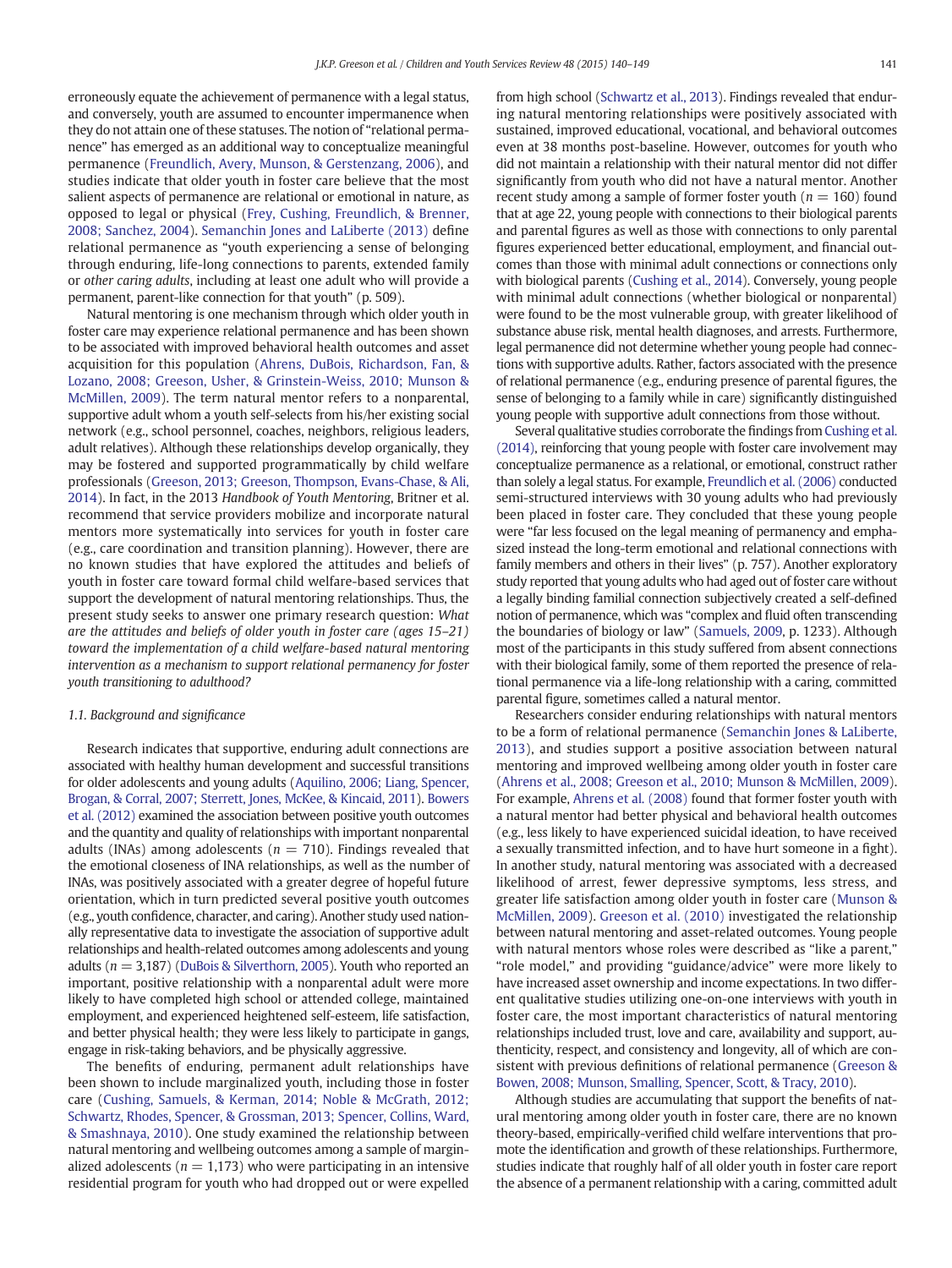[\(Ahrens et al., 2008; Greeson et al., 2010; Pecora et al., 2006](#page-8-0)), suggesting that such an intervention may play a crucial role in both the identification and fostering of these natural mentoring relationships. One interpretive research study examined the reasons why some youth in foster care experience emancipation without these critical relationships and found that youth often associate self-reliance with independence and therefore success ([Samuels & Pryce, 2008](#page-9-0)). The authors linked this social construction to a broader societal context that tends to pathologize interpersonal dependence, confirming that child welfare systems must lead the charge with a reconceptualization of "independent living" to "interdependent living," prioritizing relational permanence for older youth in foster care [\(Avery & Freundlich, 2009\)](#page-8-0).

# 1.2. Present study

In order to identify, nurture, and sustain natural mentoring relationships for older youth transitioning out of foster care, the PI and first author for this study developed a 12-week child welfare-based natural mentoring intervention called Caring Adults 'R' Everywhere (C.A.R.E.) ©, which is currently being tested as a randomized controlled pilot through a partnership with a large, urban public child welfare agency [\(Greeson, Thompson, & Kinnevy, 2014](#page-8-0)). Consistent with the suggested stages of program material development as outlined by [Fraser,](#page-8-0) [Richman, Galinksy, and Day \(2009\),](#page-8-0) a first version of the program manual has been developed, and the manual is now being revised iteratively via this pilot study. Using the manual, a MSW-level interventionist delivers all C.A.R.E. services, which consist of trauma-informed training for natural mentors, relationship support for the youth and their natural mentors, and independent living skill building for youth mentees in a relational context that more closely mirrors how youth in the general population learn these skills.

The first iteration of C.A.R.E. was developed largely out of existing theoretical frameworks (e.g., resilience perspective, relational–cultural theory, human development theory) and based on past relevant research cited above. However, implementation science researchers have proposed an "integrative approach" to evidence-based or promising practice which seeks to incorporate theory and past research with "practice wisdom" and the knowledge of the specific context and characteristics of the population receiving the intervention [\(Mitchell, 2011\)](#page-9-0). Thus, focus groups with 20 child welfare professionals were completed to garner their feedback about C.A.R.E. [\(Greeson, Thompson, Evans-](#page-8-0)[Chase, & Ali, 2014](#page-8-0)), and similarly, the present study sought to elicit, understand, and contextualize the thoughts and feelings of older youth in foster care toward the implementation of C.A.R.E. Hence, this study had two primary aims. The first was to better understand the conceptions of permanent relationships and natural mentoring among older youth in foster care, including their cognitive definitions, their ideas based on personal experiences, and their beliefs about the characteristics and qualities associated with helpful natural mentors. The second aim was to obtain youth feedback directly related to the contents of the C.A.R.E. intervention, focusing on the identification of natural mentors, relationship support, and the development of independent living skills in a relational context.

#### 2. Methods

#### 2.1. Sample selection and description

Following approval for this study from a university Institutional Review Board, 17 participants were recruited from an urban charter high school in the Northeast United States that exclusively enrolls students who are active in the city's child welfare foster care system. A nonprobability, purposive sampling procedure [\(Daniel, 2012](#page-8-0)) was utilized to ensure that youth participants met specific inclusion criteria that fit with the purposes of the study, namely that participants resembled youth who would be eligible to participate in the natural mentoring intervention, C.A.R.E. Youth from the charter school were asked to participate in the study if they were ages 15–21, were residing in an out-ofhome child welfare placement setting, and were considered to be at risk for aging out of foster care without a legally binding, permanent family connection.

The majority of the participants were male (53%), Black/African American (94%), and not Hispanic/Latino (88%). The average age was 18.1 years ( $SD = 1.4$  years), and the majority (82%) were in the 12th grade. On average, participants had been attending their current charter school for 2.4 years ( $SD = 1.3$ ), and the average number of high schools attended by participants in addition to their present charter school was 2.1 ( $SD = 1.6$ ). Roughly three-quarters of the participants planned to graduate in the upcoming year. The average number of years in foster care was 7.2 ( $SD = 5.2$ ), and nearly half (47%) of the participants reported living with either a kinship or non-relative foster parent. Other participants reported living independently, in a congregate care setting, or did not know how to categorize their living situation.

Youth participants were recruited through open and repeated school announcements. Each week on the same day, either the principal investigator or a doctoral student-level research assistant came to the school during their after-school programming and conducted a focus group with any youth who were available and willing to participate, met the eligibility requirements, and had completed the appropriate assent/ consent process. Pizza and soda were provided for all participants, and they were also compensated with a \$30 Visa gift card. This process went on until there were no more eligible youth willing to participate.

#### 2.2. Data collection

We conducted a total of six focus groups with seventeen youth participants. Focus groups lasted approximately one and a half hours and took place in a private conference room with a closed door. The inclusion of approximately 20 participants from a single population is considered sufficient for garnering feedback about a single topic [\(Kitzinger, 1994\)](#page-9-0), and the use of smaller focus groups is thought to bolster the quality of feedback obtained in each session, as participants may feel more comfortable and share more openly within a smaller setting [\(Krueger & Casey, 2009\)](#page-9-0).

A focus group methodology was selected, because it has the potential to empower older youth in foster care to share their experiences, thoughts, and feelings about natural mentoring relationships within a supportive and safe context of a group of peers with similar circumstances. Researchers suggest that the use of focus groups may be more appropriate than the use of one-on-one interviews for some marginalized groups, as the group context can provide "collective power" among members who may otherwise feel isolated in the presence of a lone, potentially less connected researcher ([Liamputtong, 2011](#page-9-0)). This was especially relevant for our study. We discussed the topic of relationships with older youth in foster care, which could be a sensitive area as all of the youth had experienced familial maltreatment and relationship disruption. Group interviewing provides a natural support group in which to have such sensitive conversations. Additionally, the use of focus groups allows the researcher to better understand a range of responses from a group of participants and to gain insight into their meanings and interpretations in relation to each other about a broader topic. The research questions guiding our group interviews were few and broad, as this method supported the generation of questions and conversation from the youth participants during the focus group. The focus group facilitators used a semi-structured protocol developed by the principal investigator to garner feedback from the youth participants across the following domains: (1) their conceptualization and definition of natural mentoring; (2) their personal experiences with regard to the presence of a natural mentoring relationship; (3) their thoughts and feelings toward C.A.R.E., a novel child welfare-based intervention that purposefully supports natural mentoring relationships among older youth in foster care; (4) their reactions toward the specific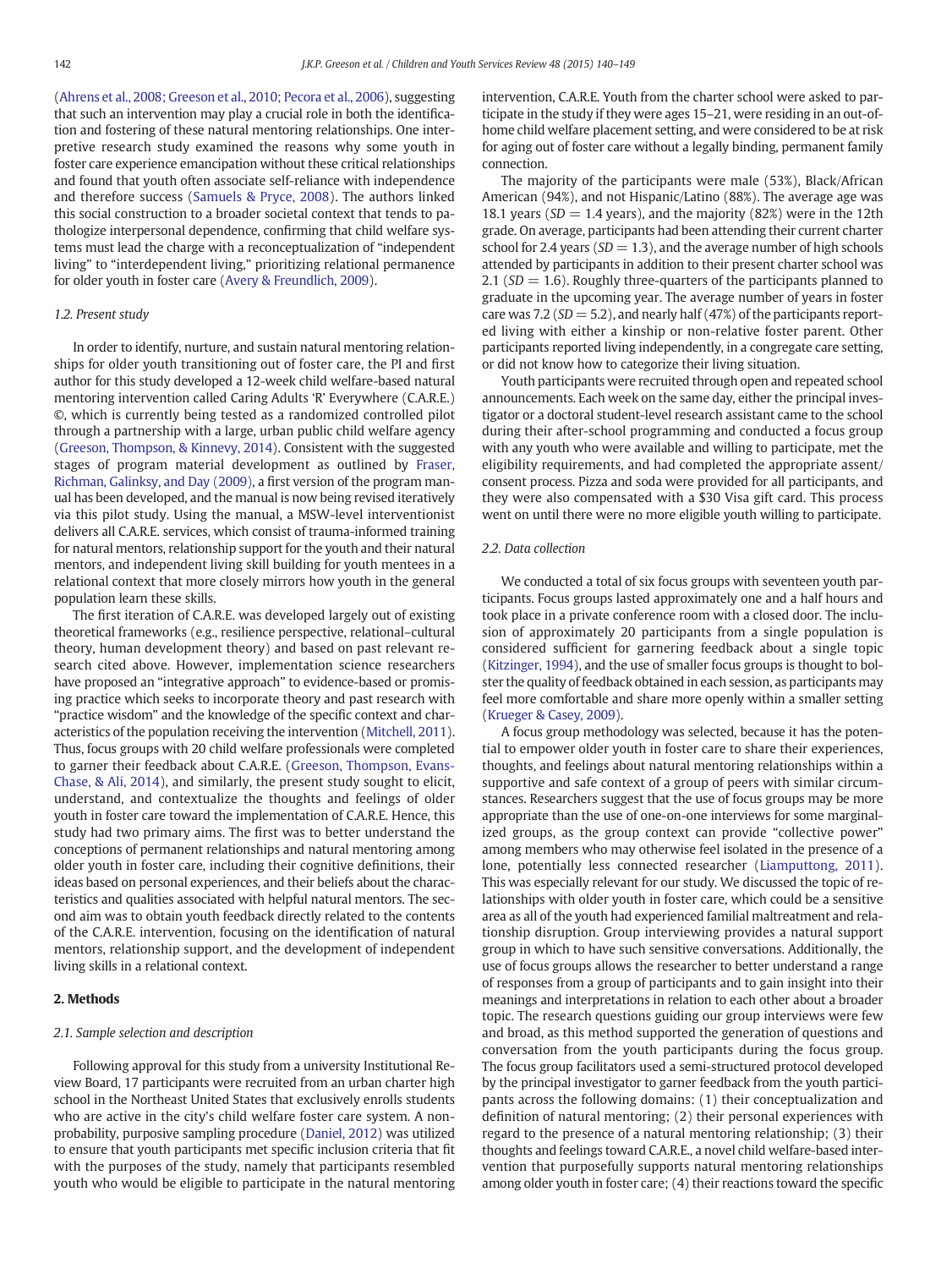components of C.A.R.E.; and (5) their feelings toward potentially receiving this natural mentoring intervention.

### 2.3. Data analysis

A conventional content analysis approach was used to guide the data analysis process, as the aim of this study was to inductively synthesize new information not previously discussed in the literature rather than to apply a priori codes or theories ([Hsieh & Shannon, 2005](#page-9-0)). First, each of the audio recordings were transcribed by a professional transcriptionist and then reviewed by a member of the research team who was present at the focus group to ensure accuracy. Three of the authors then used an iterative, descriptive coding process whereby concepts and themes were inductively discovered and then deductively applied using a heuristic method of discovery. The three coders, supervised by the PI and first author of the study, divided the transcripts and conducted first cycle coding whereby initial codes and sub-codes were inductively discovered and applied to chunks of data. Next, all three coders reviewed the list of codes and reduced, combined, and organized the codes into a codebook based on the larger patterns and emerging themes. We then applied second-cycle coding, whereby two coders deductively applied our codes to all of the transcripts in an effort to identify exemplary quotes and construct a more parsimonious understanding of the data ([Miles, Huberman, & Saldaña, 2014](#page-9-0)). Differences were reconciled through discussion between the two coders to 100% agreement. We used [Dedoose \(2013\)](#page-8-0), a web-based qualitative data management program, to facilitate this process.

# 3. Results

#### 3.1. Need for permanent relationships with caring adults

Throughout the focus groups, there was wide consensus among the youth that permanent relationships with caring adults were valuable and desirable. Because the youth participants resided in out-of-home care, they had experienced relationship disruptions in the form of familial loss, particularly with regard to their families of origin. Many youth discussed the ubiquitous desire for permanent relationships with adults characterized by love, affection, and safety, themes which are corroborated in the scientific literature. One youth discussed her experience of impermanence within the context of a finalized adoption, suggesting that the presence of legal permanence does not necessarily guarantee relational permanence.

…you've got to just basically stay humble and it's so crazy because at the end of the day, us kids, like, you're in foster care, then like especially if you ain't got your parent, all you, all you want and all you, all you really desire is just love and affection. That's it at the end of the day. … before I moved in with my aunt, this lady, this lady that me and my little sister was with, right, you know, she was all good, like she was cool, all that. She like called us her kids, all that stuff, like yeah we, we good, we happy and all that. But like right after we got adopted by the lady, she, like the whole, she did a 360. She started acting like real crazy to us. Her son was like trying to fight my sister and he was like three years older than her. I had to fight this man probably almost every day, like every single day I had to fight this boy. But there was not really nothing that we could do because of the simple fact that we was already adopted by the lady. But, I mean, later on, it turned out good because we got away from them, moved in with our aunt.

Similar to the participant above, many youth talked about the benefit of having an enduring relationship with their natural mentor, intimating the importance of relational permanence. Participants voiced that the long-term nature was an important characteristic of their natural mentoring relationship. One participant discussed that her natural mentor is always there.

I mean, when I need it, they're there. Like if I need help with homework or I don't understand something or even if I'm having problems on the street, she always going to be there.

Another participant chimed in as well:

It's good to know that you got somebody that's not going anywhere, no matter what you do. They could be disappointed in you, but— They'll never go anywhere, so it makes you appreciate them.

### 3.2. Youth conceptions of natural mentoring

Youth participants were asked to discuss the concept of natural mentoring, including their ideas related to the qualities a natural mentor should possess and the relational characteristics necessary for a positive and helpful natural mentoring relationship. In other words, we were interested in understanding youth participants' beliefs regarding the most salient aspects of successful natural mentoring relationships. According to the youth, natural mentors should be like a family member, honest/trustworthy, able to serve as a role model, and the relationship should be mutually meaningful. Some of their conceptualizations were based on the ideal natural mentor, while others were based on relationships with existing natural mentors or important people in their lives.

#### 3.2.1. Like a family member

A number of youth discussed the importance of a natural mentor being "like a family member." This is interesting given the fact that most youth had limited exposure to their birth families (or any family for that matter among those with extended stays in congregate care settings), yet these youth still felt that a natural mentor should be like a family member. Their comments indicate the presence of family-like relationships outside of the context of traditional, legal permanencies. For instance, one youth noted:

Me and my person we joke, we play, we go out. I mean, not all the time 'cause she does have to work, but we go out. We do things as a family 'cause that's what we are, a family.

Revealing a story about meeting her natural mentor, a caseworker, in a congregate care setting at the age of 14, one youth describes the moment in which she started to call her "mom."

I didn't really trust people when I was in placement. Like I was 14 at the time so I was just like everybody out to get me. But people, like people would try to talk to me and I'd just be like I could just get a vibe like no, they're not going to be here long-term. I get attached easily. So I didn't want to get attached knowing I was leaving. But when I met her, I was actually in a crisis at the time. I was getting restrained I remember and she came over and she was talking to me. I don't know why, I just calmed down, just like yeah, she's going to be the one I talk to all the time. And from then I started calling her my mom. So from that day forward once I started calling her my mom, she started acting like as if I was her daughter.

For some youth, their conceptualization of a natural mentor's qualities was based on their exposure to extended family members, many of whom served as natural mentors among the youth in our sample. For example, in response to being asked if she had a natural mentor, one youth replied:

Yeah, my aunt because, you know, like my mom, she had passed when I was like, like 12–13 so, she served as a real strong, I mean,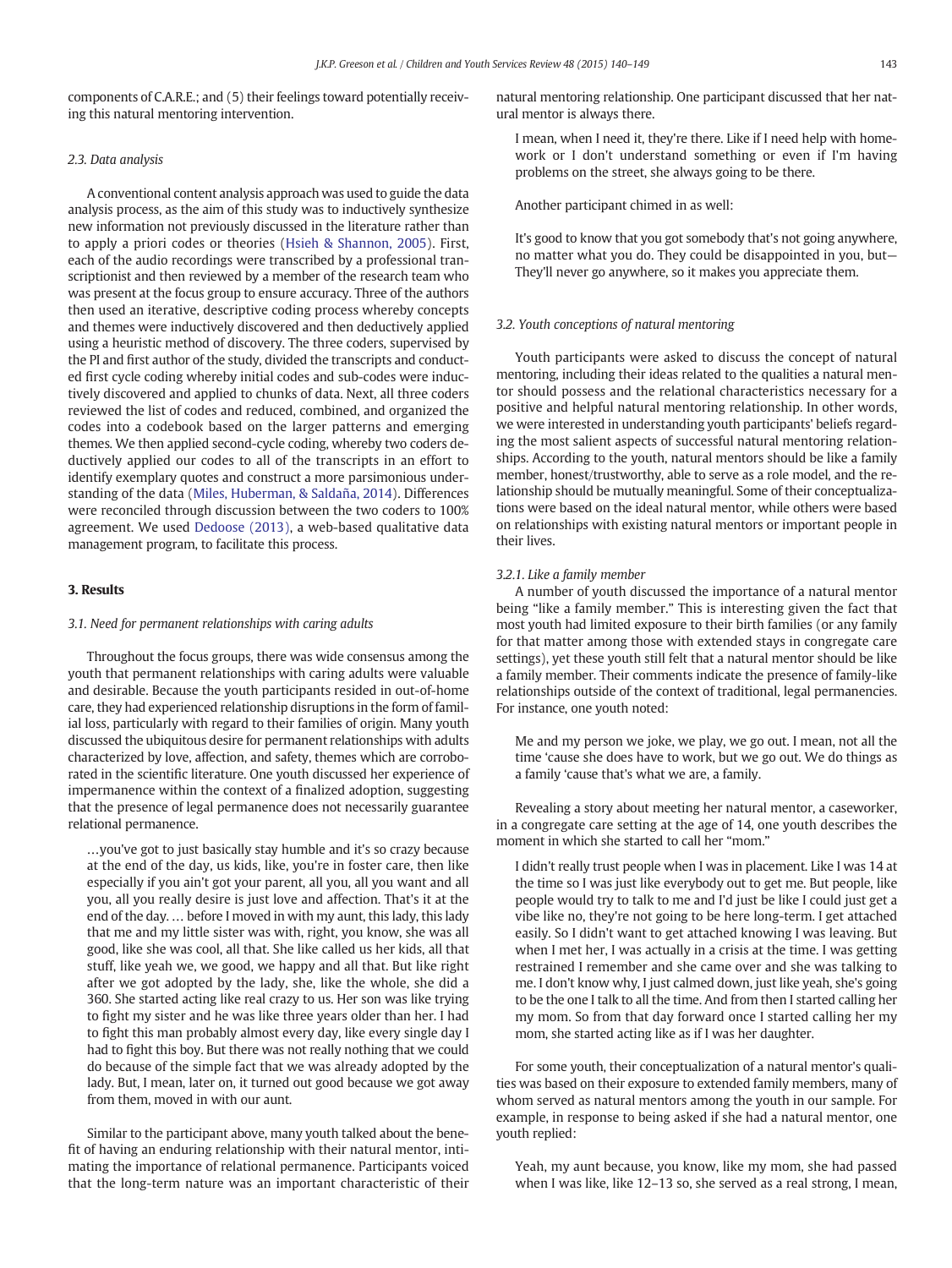she been doing it for the longest, but she just really picked it up after my mom passed, so my aunt.

### 3.2.2. Trustworthy

Trustworthiness was another quality of a natural mentor that was repeatedly discussed throughout the focus groups. Many youth noted that loved ones, such as parents or role models, had broken their trust. As such, honesty was a quality that youth valued in a natural mentor, and the restoration of trust within adult relationships was considered to be crucial. Reflecting back on a natural mentoring relationship, one youth discussed the development of trust with a neighbor over time.

He was my neighbor. His name was Mr. B. He was a pastor at a church and like he was kind of like my mentor too.... Like I remember one summer I couldn't have a summer job because I was dealing with the court and all that, so like he just brought me to his church, you know. He gave me like little jobs to do around his church. You know, like he'll pay me and then, or like if he'll go away, he'll leave me, like he'll leave me with his dog, you know, to help feed his dog and feed his plants. And like, then like he used to take me out to games, to Sixers' games and all that. Then like we'd talk about my situations. Like we wouldn't really talk, like talk around people like, like that was around us like, like people, like members of his church because like he was the only one who knew about my situation. He didn't want everybody to be, their business.

The activities identified by this youth potentially facilitated the development of the trust that many of the youth desired. Interestingly, the activities occurred in the youth's community, a shared space that was familiar to him. Trust, in this relationship, was earned over time. He confided in the pastor because he did not disclose to others about his "business" so the youth developed trust and eventually discussed sensitive topics with him.

Conversely, some youth talked about the challenge of bringing trust into new relationships with unfamiliar adults, where trust had not yet been established. For example, one youth shared:

Like how would I feel if a grown man that I never met, a new worker, any of that, like 'Yeah, you can trust me. Just tell me this, tell me that.' I'm going to look at you like you're crazy. I can't trust you. Don't even act like you my friend because I don't know you.

### 3.2.3. Role models through providing guidance and support

Many of the youth in foster care lack role models or someone who provides them guidance. As such, many felt that natural mentors could serve as role models, potentially providing them with guidance. Specifically, one youth noted:

That's someone they should look up to [a natural mentor], they could look up to, a role model or something, especially people, especially I guess like boys, you know, their father and they're like, you know, mentors.

Some youth felt that this support and guidance could be achieved through a natural mentor leading the youth "down the right path" and telling them right from wrong. Specifically one youth noted:

I think for youth in care especially [natural mentoring] is needed. I think it's a good idea because it's like you, like we honestly need somebody there for us, like they say like leading us down the right path and actually being there for us.

Interestingly, another youth discussed that while it was important for a natural mentor to help youth answer questions and provide

them with guidance, it was also important to let youth answer their own questions. Thus, while the natural mentor is providing support, they are simultaneously instilling autonomy and trust so that the youth can make their own decisions.

Natural mentor with me is a person who is there to help you answer your own questions. But at the same time he is not answering, he is making sure that you answer your question but at the same time he is not answering, he may be sure that you answer your own question.

#### 3.2.4. Mutually meaningful

Reflecting on her relationship with a caseworker, one participant noted that it was important to develop a connection with a natural mentor that was based on trust, but also a relationship that was mutually meaningful.

Miss J, she works here. I feel like she a mentor with me because like I go through a lot of stuff and a lot of people that I came across I feel like they don't really open up like Miss J. And she told me stuff like about her life that she didn't have to tell me but I felt like it's hard for me to trust a lot of people so for her to open up with me, that means she cares because if she can tell me the stuff that she told me, then I know that she really cares about me and wants me to know and be comfortable with her because she was comfortable enough to tell me that. … I feel like Miss J's like the mom I never had because she's there for me like a mom should be.

Another participant reflected on his current mentor-like relationship as well. He told us that his aunt took it upon herself to care for him after her own son had died. In discussing their relationship, he notes that while the Aunt does everything for him, she also considers him to be a son, holding him to high standards. As such, the relationship is mutually meaningful, and not just one-sided.

My aunt, because like whenever I don't got something, I know she always got it for me. Whenever I need somebody to talk to, she there, because that was what my mom did, like I could tell my mom anything. And my aunt, she's just basically now looking at me like not just as a nephew but as her son too because she just lost hers. She just lost her son so she also looks at me as her son and she'll tell me all the time like 'You know, you're the man of the house now.' So she hold me to a high standard.

# 3.3. Unique challenges related to natural mentoring for youth in foster care

Although the majority of youth in our focus groups discussed the benefit of natural mentoring relationships in their lives, some youth discussed its challenges as well. The concept of natural mentoring relies on the existence of supportive relationships within a youth's social network, but for some youth in foster care, these sorts of relationships are sparse. Given their history in foster care and a socially constructed depiction of being "deviant," some youth felt insecure about others' perceptions of them. As such, one youth noted that she preferred a mentor that she did not know, because she felt this person would not pre-judge her as others from her social network might. In response to probing regarding the benefit of a mentoring relationship with an unfamiliar adult, she responded:

Because they get to start from scratch. They have not already heard stuff about you from other people so they can't pre-judge you, just some, you could tell them how you really feel and, you know, it's always two sides to a story so they could get your side and you want them to be on your side anyway so they can kind of give you feedback on you.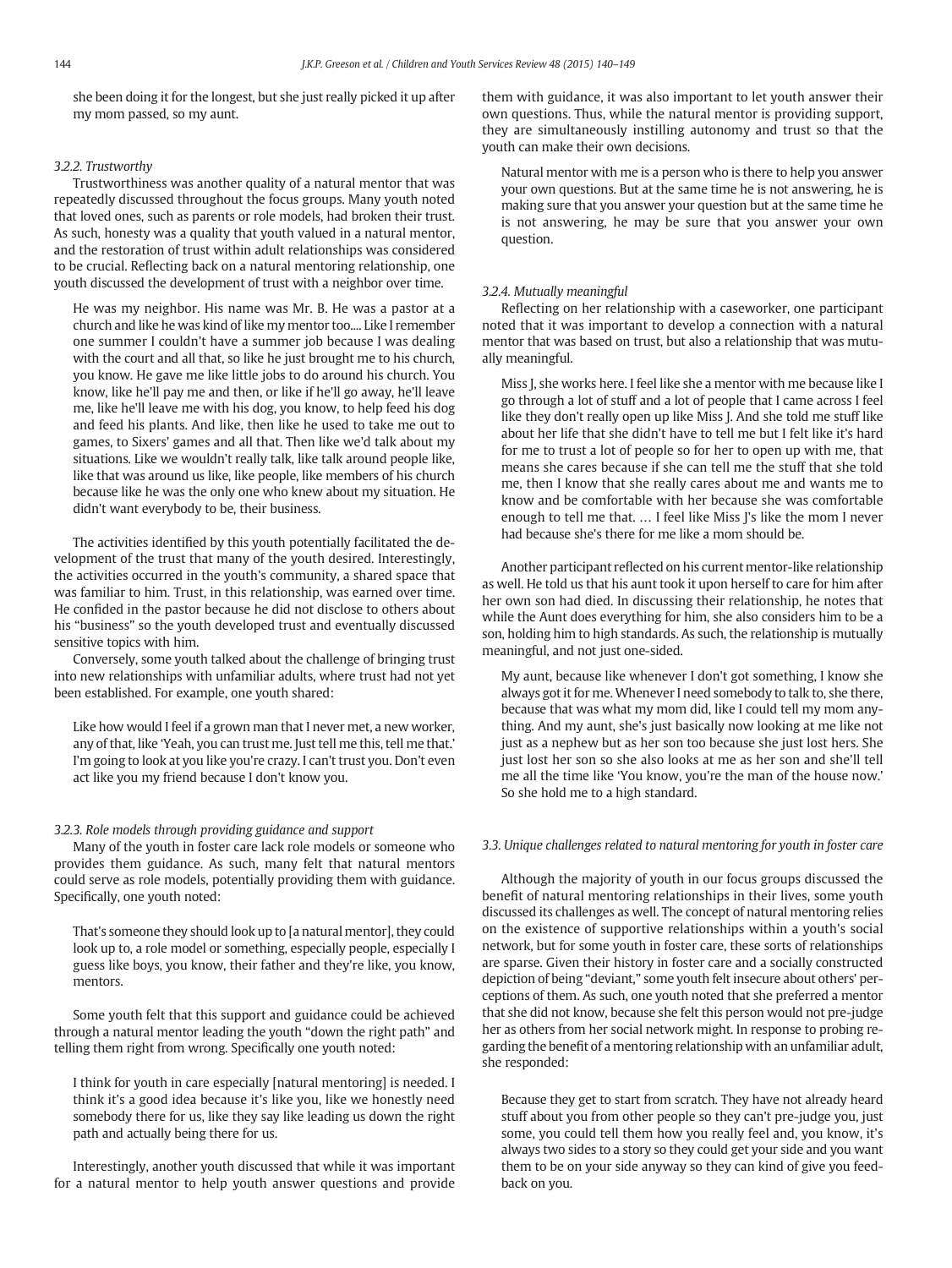Other youth had not yet found a helpful relationship with a caring adult, though they spoke of the desire and longing for the presence of such a relationship. Discussing the absence of fathers while growing up in foster care, one youth noted the challenges and the significance of such voids.

A lot of us, we grew up without our fathers, you know, so it's like we're searching for, we're searching for manhood almost our whole lives but nobody gonna ever fill that void that your father burnt. So it was always like we're trying to get it on our own, that's why I feel as though like we're losing the identity, like what it really is to be a man … I mean, I lost my dad when I was young so I'm still searching for somebody that could be there for me, you know, so, I mean, I, it's not really too much to say because I'm still searching and ain't nobody there and I'm just lost a little bit. I'm still looking.

### 3.4. Role of a natural mentoring intervention

The challenges above speak to the vital role a natural mentoring intervention could play in the lives of youth in foster care. Although the notion of natural mentoring implies the existence of organically formed relationships, such relationships may not be readily recognizable to youth in care or may require some amount of support in terms of mending and healing. Youth provided feedback regarding the role of a natural mentoring intervention for youth in foster care: the identification and engagement of natural mentors, relationship support for the dyads, and independent living skill building for the youth in a relational context.

# 3.4.1. Identifying natural mentors

Youth discussed multiple methods to identify natural mentors for youth in care, including case file reviews, a traditional method often used to identify youth's important connections. Almost all participants indicated that engaging in conversation with youth about the identification of a natural mentor was preferable as opposed to reviewing a case file for potential connections. Involving the youth in the discovery process places the youth as the leader and expert of his/her life. Conversely, solitarily reviewing the details of the youth's case file could be perceived as an invasion of privacy and a threat to the building of trust. In discussing the option of talking to youth versus reviewing the case file for potential adult connections, one youth responded:

Going through my personal life- I mean, me personally, I got nothing to hide, but- I got nothing to hide, but next person might. He might not want to see you going through his life. And then, time like time change because like, alright, that teacher was probably cool back then, but now you might not know, so I think the first one [talking to the youth]. Yeah. I think the first one because, I mean, they, if they was really important to us, we would remember. Yeah. When somebody's important to you, you gonna remember them no matter what.

Other youth were concerned about case file reviews, feeling that they might be judged according to misinformation in the case file. Some youth reported that case managers sometimes inaccurately represent them in their case notes. In response to an inquiry about using case file reviews to identify potential natural mentors, one youth stated:

Anybody could say anything, anybody could write anything down. Until I speak of it or say something, then you could probably believe it. It could be on file that everything's pretty good, but in the person's head, you don't know how they feel. You might say that this person, him and her were good to work together for this amount of time, but she might be thinking oh he like, I really don't want to, no.

Interestingly, one youth felt that it was important for the case manager to initially refrain from discussion and to just observe the youth before broaching the subject of relationships with caring adults, again emphasizing the sensitive nature of this process and the need for first establishing trust with the youth. This participant shared:

You got to really get to know that person, you got to really like put everything aside, not worry about no paperwork or nothing like that and just try to get to know them even if you just sit and observe them for a couple days and then slowly, slowly find something that they might have in common with you and start a conversation from that and then move on slowly from that.

### 3.4.2. Relationship support and development

The primary goal of C.A.R.E., the natural mentoring intervention, is to support and promote the growth of natural mentoring relationships for youth in foster care. Each youth/natural mentor dyad has weekly sessions with the C.A.R.E. interventionist, engages in a variety of large group activities, and has regular, informal "match time" each week in the community. We asked the youth to provide feedback about these activities. Some youth discussed the benefits of having one-on-one weekly check-in times with a third-party interventionist, who would be available to more objectively navigate any conflicts that the youth and their natural mentor may be experiencing. This participant related such meetings to past therapy sessions:

But thinking back, therapy helped me a lot, like having somebody, like she's not around all the time but having, like just talking to her and telling her what was wrong. I see her once a week. What I tell her that week, she'll like talk to me about it and I'm like you weren't there so maybe what you're saying is right. Like yeah, maybe I was wrong for yelling and maybe I was wrong for breaking something like that.

In conceptualizing separate support groups for the youth and their natural mentors, one youth suggested the following opportunities for peer support:

They could offer each other different ways on how to be better mentors or, you know, the kids can, they could open up doors, like make a kid want to open up to their mentor more because maybe they're seeing that the other kid is changing or becoming a better person from actually taking heed to what their mentor said.

Youth also discussed ideas for community-based bonding activities between the youth and their natural mentors, emphasizing the value of quality time over the money spent, using these activities to further the relationship.

P1: It don't have to be expensive. It don't have to—

P2: That's right.

P1: It don't even have to involve money. Take them out. Take them around a park. Walk with them. Talk with them. You could even stay in the house and joke around and play.

P2: I think board games like bring people closer together, like games where you've got to like be like in each other's like, not space but like

P1: Yeah.

—

#### 3.4.3. Independent living skill building

Unlike traditional classroom-based independent living courses for older youth in foster care, C.A.R.E. seeks to help youth develop these skills within the context of the natural mentoring relationship, more closely mirroring how youth from the general population learn such skills. We were particularly interested in speaking with youth who had been taught independent living skills via the traditional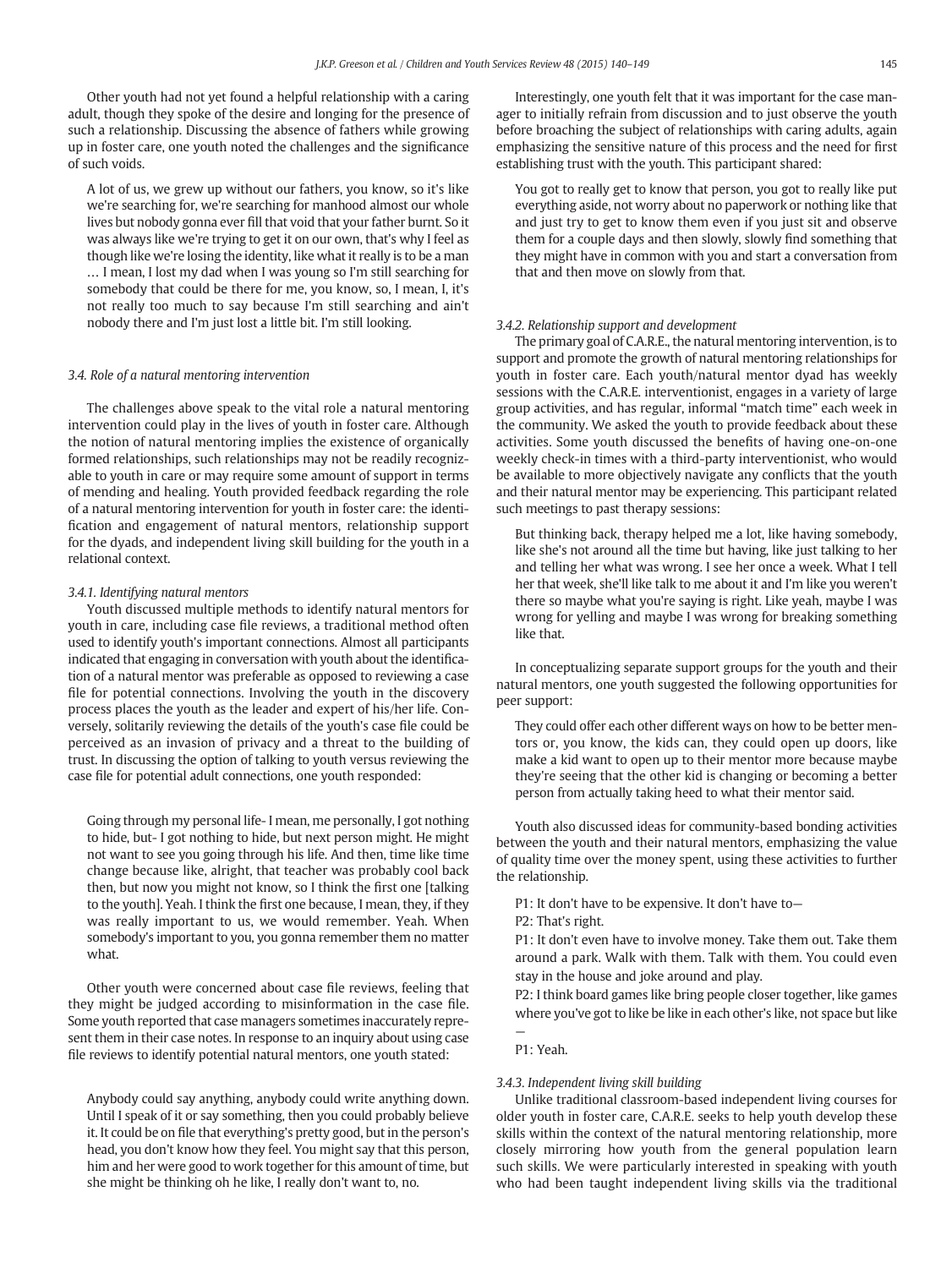instructional model, and wanted to gauge their opinions about the feasibility of learning these skills within a relational context. By and large, the youth were very supportive of relationship-based independent living skill building. For example, the following interaction between the facilitator and two youth participants exemplifies similar conversations across focus groups. Youth in this particular focus group emphasized the normative and trust-building nature of learning independent living skills in relationship.

P1: 'Cause it's like, it's like not saying normal kids 'cause we are normal, but just like the kids with their families. They got to teach them. P2: They're supposed to teach you though. I mean, yes, it's cool to go to a class and you learn with other kids, but it's, it's—

P1: It's a bonding like.

P2: Yeah, it's like a bonding experience for you to learn with you-L1: For the kids.

P2: Yeah, for the kids when you learn with your mentor.

P1: It's a bonding.

Similarly, another youth discussed the advantages of learning hands-on independent living skills in the community:

The hands-on is way better, I think better because you could sit in a classroom and somebody could tell you something repeatedly over and over again and you never could hear it. But that way it's going to be easier because you're going to actually be able to go out into the community and do it. You're not going to be stuck, like I had to read about it. You know how to do it like the back of your hand, the hands-on part is, is better.

It was difficult for some youth to conceive of community-based independent living skills building outside of the traditional model, suggesting that such an approach may be counter-cultural to some youth in care. This is particularly salient for those who have not lived in family-type settings. One youth had grown up in a number of residential treatment facilities and group home settings, and he felt that it was more important to discuss and talk about independent living skills rather than engage in activities in the community.

Y'all need to sit down and talk about it. It's not always going out places and doing activities, because–after the kid's graduated, the youth graduated the [natural mentoring] program, they might be coming back into the same situation because they didn't really talk about it, just went to do stuff. … I think y'all need to do more talking and more sitting down and what's that, problem solving.

#### 3.5. Challenges for implementing a natural mentor intervention

Although many youth provided positive feedback about the child welfare-based natural mentoring intervention, some mentioned challenges as well, namely the issue of securing youth buy-in, particularly among youth for who trust may be difficult to gain. Youth reflected that it may be difficult to encourage participants to open up, both with the interventionist running the program and with the natural mentors. Specifically, one participant suggested that some youth in foster care either do not know how to express their feelings or do not feel comfortable talking about feelings, which could be a barrier to cultivating a relationship with a natural mentor.

So it's hard for a lot of people to talk and it's hard to talk sometimes because you don't know how to express it and that's why it might be scary. Some people don't know how they feel. They might ask somebody how do you feel? You know, you might feel happy but, okay, what you mean, like they don't know what or how.

Similarly, one participant voiced concern over youth being distant in relationships, suggesting that for some youth, relationship development just takes time.

You have your kids that do want to get close, I think that's a good idea, like do the mentor, like things with your mentor, but for the kid that don't like being close, it's going to take time, so they're going to be distant. They're going to not want to be close. Like they're, you may have like a one-on-one with your mentor but they may not talk.

Another participant voiced her concern about youth genuinely opening up to natural mentors, rather than just voicing the words that adults want to hear.

I think everything else will be fine like trying to get them to participate and listen shouldn't be difficult, but trying to get them to really open up about how they really feel about foster care, 'cause I know when my foster parent asked me 'So how do you feel about me,' I'm not going to say anything that's going to hurt your feelings 'cause you're not going to send me back. I'm going to say everything you want to hear.

# 3.6. Summary

In exploring the need for and feasibility of implementing a natural mentoring intervention within a child welfare context, older adolescent foster youth shared their feelings and thoughts about their desire for relational permanence, their experiences and ideas about enduring connections with caring, supportive adults, and their reactions to an intervention that could facilitate and support these relationships. Their shared desire for permanent relationships with caring adults emerged as a common theme across focus groups, and youth likened these relationships to those of a family member, emphasizing the need for established trust, which takes time and concerted effort, particularly among youth who have experienced past relational disruptions. Youth often looked to their natural mentors to provide guidance and support, though they valued mutually meaningful relationships, meaning that they too wanted to play a vital role in the lives of their natural mentors. Although youth consistently told us that they wanted to have supportive adult relationships, some youth discussed the challenges that they or their peers encounter with regard to establishing these relationships, including fractured or limited social networks.

Youth believed that a natural mentoring intervention, if implemented correctly, could address some of their relational needs. They suggested that carefully approaching youth to discuss potential adult relationships would be preferable over traditional case file reviews. Youth also discussed the third-party support that an interventionist may be able to offer the dyads, and they conceptualized the benefits of peer support in helping other foster youth open up to their natural mentors. The majority of the youth also recognized the benefit of gaining independent living skills within a relational context as opposed to a classroom setting, though at least one youth did not, suggesting that such a practice could be a cultural shift for some. In discussing the challenges of implementing a child welfare-based natural mentoring intervention, youth primarily discussed the difficulty of engaging in trusting relationships and opening up to adults.

# 4. Discussion

This study is the first to explore the attitudes and beliefs of older youth in foster care about child welfare-based natural mentoring. As such, it both corroborates previous research on how these marginalized young people perceive supportive relationships with caring adults, and adds to the knowledge base about the potential for natural mentoring to be purposefully utilized within child welfare as a social intervention for promoting relational permanence and wellbeing for youth in foster care. Although new research suggests that child welfare professionals support the notion of a child welfare-based natural mentoring intervention for older youth at risk of aging out of foster care ([Greeson,](#page-8-0)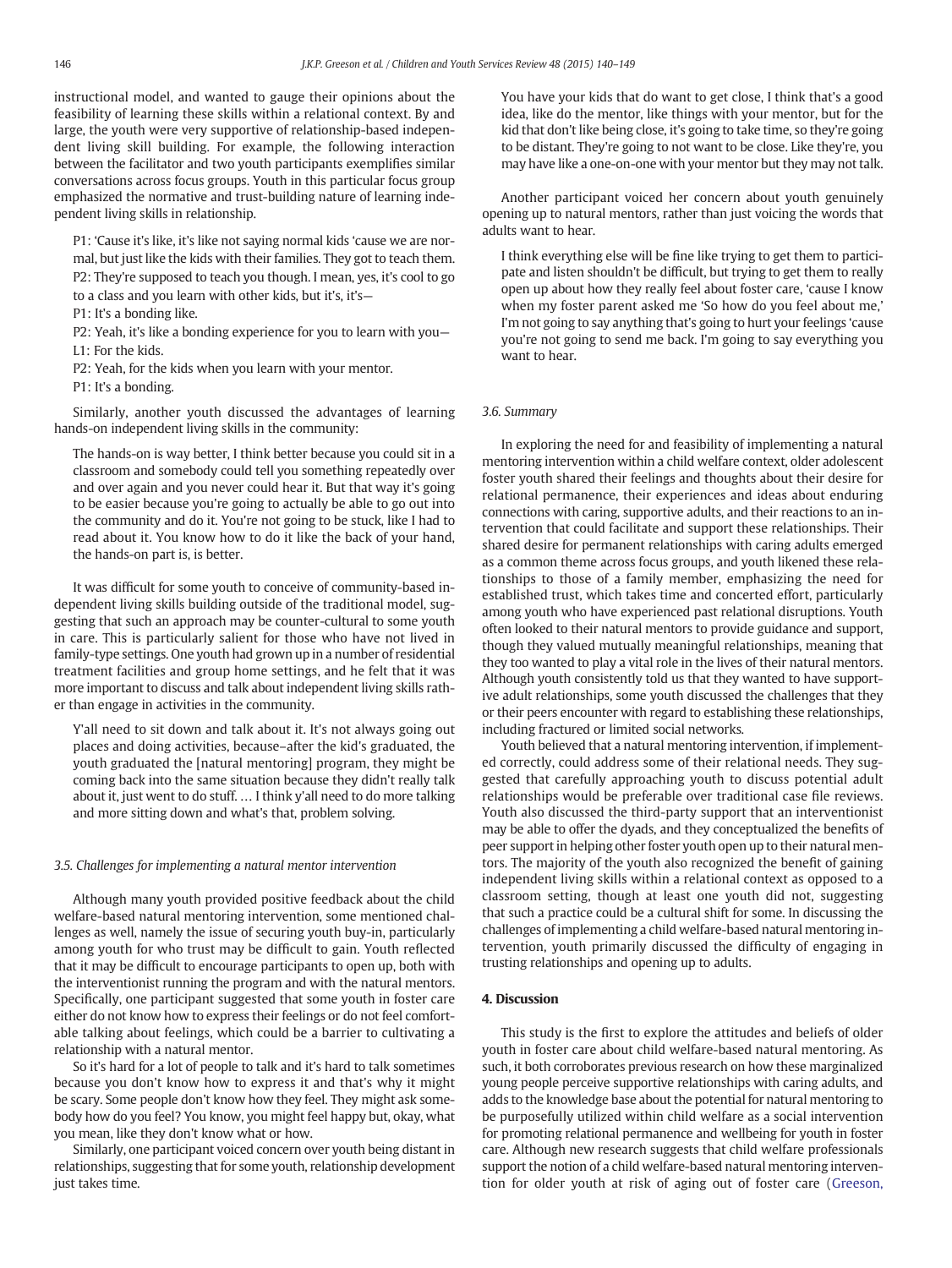[Thompson, Evans-Chase, & Ali, 2014; Greeson, Thompson, & Kinnevy,](#page-8-0) [2014\)](#page-8-0), this study importantly adds the youth perspective and voice to that discussion. Five significant themes emerged related to child welfare-based natural mentoring for older foster youth emancipating from care: (1) need for permanent relationships with caring adults, (2) youth conceptions of natural mentoring, (3) unique challenges related to natural mentoring for youth in foster care, (4) role of a natural mentoring intervention in child welfare, and (5) challenges for implementing a child welfare-based natural mentoring intervention.

Findings related to the first two themes corroborate previous research in this area. Prior work of [Munson and McMillen \(2009\),](#page-9-0) [Greeson et al. \(2010\),](#page-8-0) [Greeson and Bowen \(2008\)](#page-8-0), and [Munson et al.](#page-9-0) [\(2010\)](#page-9-0) has demonstrated that young people at risk of aging out of foster care both conceptualize a need for permanent relationships with caring adults and can articulate the characteristics of these adults and relationships that they find or would find most helpful. Likewise, the youth in our study described a desire for relational permanence with a significant adult and the characteristics that such an adult ideally has or would have, including being trustworthy, being like a family member, and serving as a role model. As one young woman noted, "if I need help with homework or I don't understand something or even if I'm having problems on the street, she always going to be there."

Findings related to the last three themes expand our knowledge pertaining to the potential of the child welfare system to mobilize and incorporate natural mentors systematically into services for youth in foster care. Our participants provided valuable feedback related to the unique challenges related to natural mentoring for youth in foster care, the potential role of a natural mentoring intervention in their preparation for adulthood, and their perceived challenges related to implementing a child welfare-based natural mentoring intervention. One of the most salient findings emerged from the comments of multiple youth, that the concept of natural mentoring for foster youth presupposes the existence of supportive relationships within a youth's social network, yet for some youth in foster care, these sorts of relationships may be sparse. As such, any intervention which seeks to heed the call of [Britner, Randall, and Ahrens \(2013\)](#page-8-0), to mobilize and incorporate natural mentors more systemically into services for youth in foster care, must be ready to address the concern expressed by one young man who stated, "I lost my dad when I was young so I'm still searching for somebody that could be there for me…and ain't nobody there and I'm just lost a little bit. I'm still looking." What remains uncertain is whether young people in foster care do not possess potentially supportive adult relationships or whether they have not yet been sufficiently supported to capitalize on these relationships. Although there are no known studies examining the efficacy of a natural mentoring intervention among youth in foster care, [Schwartz et al. \(2013\)](#page-9-0) evaluated the impact of programmatically supported natural mentoring relationships among a sample of marginalized youth who had dropped out or had been expelled from high school. Both this study, as well as an in-depth qualitative study with a subsample of youth from the parent study [\(Spencer,](#page-9-0) [Tugenberg, Ocean, Schwartz, & Rhodes, 2013](#page-9-0)), revealed that with programmatic or adult support and guidance, youth were successfully able to identify potential adult connections, and these adults were willing to participate in a program to enhance their naturally occurring mentoring relationships. Further research is needed to assess whether this finding holds true for youth in foster care.

Our participants also provided constructive advice pertaining to the role of a natural mentoring intervention in child welfare. They had unanimous strong feelings about how foster youth's case files should and should not be used to facilitate the identification of potential natural mentors. The overwhelming sentiment was that the youth's permission should be sought first, and only after the individual (like the C.A.R.E. interventionist) has taken the time to get to know them. The majority of our participants felt strongly that the information in their case file could likely be outdated and misleading, and that they know more than the documentation about themselves. As one youth noted, "Anybody could say anything, anybody could write anything down."

Regarding the specific components of the C.A.R.E. intervention, participants had useful insights about many of the different elements. For example, one of the elements is separate support groups for the youth in care and their natural mentors. One youth suggested that these could provide important opportunities for valuable peer support that in turn could help the youth/natural mentor dyads grow themselves. This youth stated,

They could offer each other different ways on how to be better mentors or, you know, the kids can, they could open up doors, like make a kid want to open up to their mentor more.

The participants also expressed important views about the concept of learning independent living skills within the context of a relationship. Just as youth in the general population learn these skills organically within the context of relationships with parents/caregivers when they naturally emerge as needed, the C.A.R.E. intervention provides a framework for the youth/natural mentor dyads to identify one or two independent living skills that the youth desires to learn and then work toward mastery as part of the natural mentoring relationship. This approach is in stark contrast to how the participants in this study have acquired or have tried to acquire these skills, which is through the traditional classroom-based approach. In its place, C.A.R.E. uses the natural mentoring relationship as the mechanism for teaching independent living skills, just as youth in the general population learn how to open a bank account, fix meals, ask for help, apply for a job, fill out a rental application, etc. from their parents/caregivers. Developmentally, an approach to teaching independent living skills that capitalizes on the emotional connection between the foster youth and his/her natural mentor is a better fit with how youth naturally learn such skills. As one of our participants stated,

The hands-on is way better, better because you could sit in a classroom and somebody could tell you something repeatedly over and over again and you never could hear it. But that way it's going to be easier because you're going to actually be able to go out into the community and do it.

The youth were also very forthright with their concerns related to potential challenges for implementing a child welfare-based natural mentoring intervention. Their concerns coalesced around securing youth buy-in about such an intervention, particularly among youth for whom trust may be difficult to gain, and how to handle youth who are generally distant in relationships. We were cautioned that it could be challenging to get C.A.R.E. participants to open up enough to talk about relationships, particularly given their history of losses, with either the interventionist running the program or their natural mentors. Similarly, we were also cautioned about the potential for foster youth to either not know how to express their feelings or not feeling comfortable doing so, which could then be a barrier to cultivating a relationship with a natural mentor. Therefore, an intervention such as C.A.R.E. must be ready to address the concerns expressed by one of our participants,

You have your kids that do want to get close… but for the kid that don't like being close, it's going to take time, so they're going to be distant. They're going to not want to be close. Like they're, you may have like a one-on-one with your mentor but they may not talk.

### 4.1. Limitations

Although this study provides an important and unique step toward the implementation of a natural mentoring program within a child welfare context, there are several limitations. Because this was an exploratory study, a non-probability sampling procedure was utilized.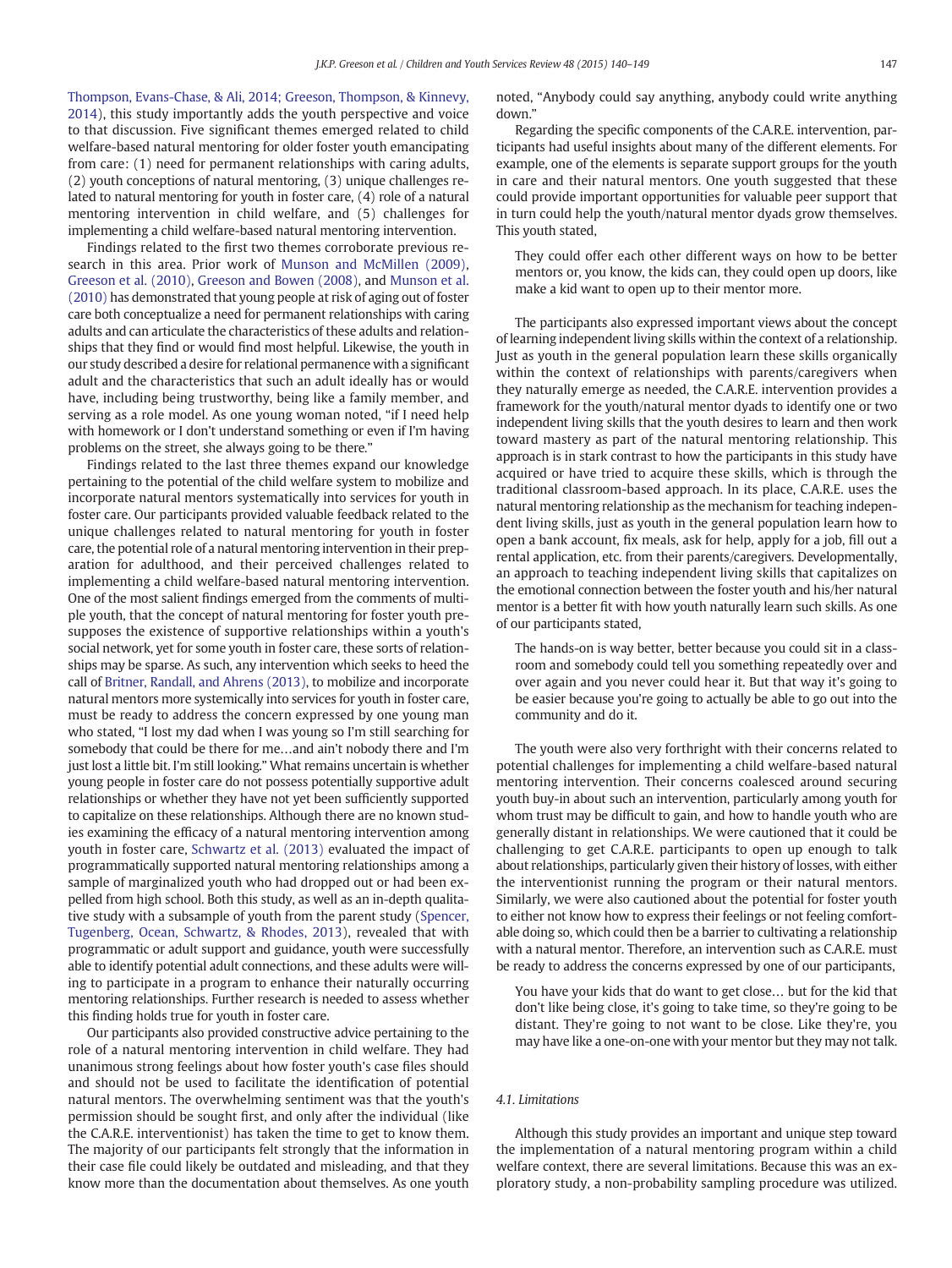<span id="page-8-0"></span>Such a procedure is non-representative and may limit the generalizability of the findings. As with any qualitative study, the data analysis, interpretation, and conclusions of the authors are subjective, and in order to improve the trustworthiness of the findings, multiple coders, supervised by the PI and first author of this study, engaged in the data analysis process. Additionally, the youth who participated in these focus groups were asked to reflect on the intervention were they to participate. Further studies are needed following the implementation of the intervention to garner feedback from youth who actually participated.

There are also inherent limitations to the focus group methodology, even though it was selected to promote a safe and supportive context for sharing. Namely, the amount and depth of the information obtained from each individual may be limited as participants are allotted less time within focus group settings as compared to in-depth, one-on-one interviews. In order to address this drawback, we employed the use of smaller focus groups, and the facilitators systemically engaged each of the focus group participants for all questions. Because the PI was the developer of the intervention, participants may have felt pressure to respond positively to focus group questions and prompts. However, it is unlikely that this occurred, as the youth openly and freely provided both support and criticism related to the intervention. Additionally, groups have norms, and within group settings, there may be opinions or ideas which participants do not feel comfortable openly sharing around their peers. Thus, participants' opinions, as well as the direction of the interview, may be influenced by other focus group members' responses [\(Smithson, 2000\)](#page-9-0). However, we considered the benefit of creating a supportive context in which to discuss personal relationships with marginalized youth to outweigh this potential limitation.

#### 5. Conclusion

As studies continue to emerge that endorse the value of natural mentoring relationships for marginalized youth, including those at risk of aging out foster care, a logical question that follows is: How can we better capitalize on these protective relationships and leverage their innate ability to buffer youth from the negative outcomes that typically follow emancipation from foster care? One answer is provided by Britner et al. (2013) who call for embedding natural mentoring into services for youth in foster care. As such, the child welfare system becomes tasked with determining how to incorporate natural mentoring into its service provision for older youth in foster care. Previous research suggests child welfare professionals are supportive of the concept of natural mentoring, having it embedded in the child welfare system, and see the value of such an intervention for this marginalized group of young people (Greeson, Thompson, Evans-Chase, & Ali, 2014; Greeson, Thompson, & Kinnevy, 2014). Given the movement toward systematically incorporating foster youth into the decision-making that impacts their futures, the present study sought to elicit the attitudes and beliefs of this group of young people about incorporating natural mentoring into the child welfare system. To our knowledge, this is the first study to investigate these youth's attitudes and beliefs about such an intervention and its role in their lives. Overall, our findings suggest that these young people are cautiously optimistic about the potential of such an intervention to promote their social and emotional wellbeing. As one young person commented,

…you've got to just basically stay humble and it's so crazy because at the end of the day, us kids, like, you're in foster care, then like especially if you ain't got your parent, all you, all you want and all you, all you really desire is just love and affection. That's it at the end of the day.

Future studies are needed to build upon these initial findings in order to better understand the experiences of older foster youth with an actual natural mentoring intervention, including challenges,

opportunities, and outcomes. Such studies will enable us to further refine our understanding of how natural mentoring both protects against negative outcomes and promotes positive ones during the transition to adulthood for youth who age out of foster care.

### References

- Ahrens, K. R., DuBois, D. L., Richardson, L. P., Fan, M. -Y., & Lozano, P. (2008). [Youth in](http://refhub.elsevier.com/S0190-7409(14)00427-7/rf0005) [foster care with adult mentors during adolescence have improved adult outcomes.](http://refhub.elsevier.com/S0190-7409(14)00427-7/rf0005) [Pediatrics](http://refhub.elsevier.com/S0190-7409(14)00427-7/rf0005), 121, e246–e252.
- Aquilino, W. S. (2006). [Family relationships and support systems in emerging adulthood.](http://refhub.elsevier.com/S0190-7409(14)00427-7/rf0010) In J. J. Arnett, & J. Taner (Eds.), [Emerging adults in America: Coming of age in the 21st](http://refhub.elsevier.com/S0190-7409(14)00427-7/rf0010) century (pp. 193–[218\). Washington DC: American Psychological Association.](http://refhub.elsevier.com/S0190-7409(14)00427-7/rf0010)
- Avery, R. J. (2010a). [The potential contribution of mentor programs to relational perma](http://refhub.elsevier.com/S0190-7409(14)00427-7/rf0020)[nency for youth aging out of foster care.](http://refhub.elsevier.com/S0190-7409(14)00427-7/rf0020) Child Welfare, 90, 9–26.
- Avery, R. J. (2010b). [An examination of theory and promising practice for achieving](http://refhub.elsevier.com/S0190-7409(14)00427-7/rf0025) [permanency for teens before they age out of foster care.](http://refhub.elsevier.com/S0190-7409(14)00427-7/rf0025) Children and Youth Services [Review](http://refhub.elsevier.com/S0190-7409(14)00427-7/rf0025), 32, 399–408.
- Avery, R. J., & Freundlich, M. (2009). [You're all grown up now: Termination of foster care](http://refhub.elsevier.com/S0190-7409(14)00427-7/rf0015) support at age 18. [Journal of Adolescence](http://refhub.elsevier.com/S0190-7409(14)00427-7/rf0015), 32, 247–257.
- Barth, R. P., Wulczyn, F., & Crea, T. (2004). [From anticipation to evidence: Research on the](http://refhub.elsevier.com/S0190-7409(14)00427-7/rf0030) Adoption and Safe Families Act. [Virginia Journal of Social Policy & the Law](http://refhub.elsevier.com/S0190-7409(14)00427-7/rf0030), 12, 371.
- Blome, W. W. (1997). [What happens to foster kids: Educational experiences of a random](http://refhub.elsevier.com/S0190-7409(14)00427-7/rf0035) [sample of foster care youth and a matched group of non-foster care youth.](http://refhub.elsevier.com/S0190-7409(14)00427-7/rf0035) Child and [Adolescent Social Work Journal](http://refhub.elsevier.com/S0190-7409(14)00427-7/rf0035), 14, 41–53.
- Bowers, E. P., Geldhof, G. J., Schmid, K. L., Napolitano, C. M., Minor, K., & Lerner, J. V. (2012). [Relationships with important nonparental adults and positive youth develop](http://refhub.elsevier.com/S0190-7409(14)00427-7/rf0045)[ment: An examination of youth self-regulatory strengths as mediators.](http://refhub.elsevier.com/S0190-7409(14)00427-7/rf0045) Research in [Human Development](http://refhub.elsevier.com/S0190-7409(14)00427-7/rf0045), 9, 298–316.
- Bowers, E. P., Johnson, S. K., Buckingham, M. H., Gasca, S., Warren, D. J., Lerner, J. V., et al. (2014). [Important non-parental adults and positive youth development across mid](http://refhub.elsevier.com/S0190-7409(14)00427-7/rf0040)[to late-adolescence: The moderating effect of parenting pro](http://refhub.elsevier.com/S0190-7409(14)00427-7/rf0040)files. Journal of Youth [and Adolescence](http://refhub.elsevier.com/S0190-7409(14)00427-7/rf0040), 43, 897–918.
- Britner, P. A., Randall, K. G., & Ahrens, K. R. (2013). [Youth in foster care. In D. L. DuBois, &](http://refhub.elsevier.com/S0190-7409(14)00427-7/rf0050) M. J. Karcher (Eds.), [The handbook of youth mentoring](http://refhub.elsevier.com/S0190-7409(14)00427-7/rf0050) (pp. 341–354). Thousand Oaks, [CA: Sage Publications, Inc.](http://refhub.elsevier.com/S0190-7409(14)00427-7/rf0050)
- Courtney, M. E., & Dworsky, A. (2006). [Early outcomes for young adults transitioning from](http://refhub.elsevier.com/S0190-7409(14)00427-7/rf0055) out‐ of‐home care in the USA. [Child and Family Social Work](http://refhub.elsevier.com/S0190-7409(14)00427-7/rf0055), 11, 209–219.
- Courtney, M. E., & Heuring, D. H. (2005). [The transition to adulthood for youth](http://refhub.elsevier.com/S0190-7409(14)00427-7/rf0060) "aging out" [of the foster care system. In D. W. Osgood, E. M. Foster, C. Flanagan, & G. R. Ruth](http://refhub.elsevier.com/S0190-7409(14)00427-7/rf0060) (Eds.), [On your own without a net: The transition to adulthood for vulnerable popula](http://refhub.elsevier.com/S0190-7409(14)00427-7/rf0060)tions (pp. 27–[67\). Chicago, IL: University of Chicago Press.](http://refhub.elsevier.com/S0190-7409(14)00427-7/rf0060)
- Cushing, G., Samuels, G. M., & Kerman, B. (2014). Profi[les of relational permanence at 22:](http://refhub.elsevier.com/S0190-7409(14)00427-7/rf0065) [Variability in parental supports and outcomes among young adults with foster care](http://refhub.elsevier.com/S0190-7409(14)00427-7/rf0065) histories. [Children and Youth Services Review](http://refhub.elsevier.com/S0190-7409(14)00427-7/rf0065), 39, 73–83.
- Daniel, J. (2012). Sampling essentials. [Thousand Oaks, CA: Sage Publications.](http://refhub.elsevier.com/S0190-7409(14)00427-7/rf0070)
- Dedoose (2013). Version 4.5, web application for managing, analyzing, and presenting qualitative and mixed method research data. Los Angeles, CA: SocioCultural Research Consultants, LLC [\(www.dedoose.com\)](http://www.dedoose.com).
- DuBois, D. L., & Silverthorn, N. (2005). [Natural mentoring relationships and adolescent](http://refhub.elsevier.com/S0190-7409(14)00427-7/rf0075) [health: Evidence from a national study.](http://refhub.elsevier.com/S0190-7409(14)00427-7/rf0075) American Journal of Public Health, 95, 518.
- Dworsky, A. (2005). The economic self-suffi[ciency of Wisconsin's former foster youth.](http://refhub.elsevier.com/S0190-7409(14)00427-7/rf0090) [Children and Youth Services Review](http://refhub.elsevier.com/S0190-7409(14)00427-7/rf0090), 27, 1085–1118.
- Dworsky, A., & Courtney, M. E. (2010). [The risk of teenage pregnancy among transitioning](http://refhub.elsevier.com/S0190-7409(14)00427-7/rf0085) [foster youth: Implications for extending state care beyond age 18.](http://refhub.elsevier.com/S0190-7409(14)00427-7/rf0085) Children and Youth [Services Review](http://refhub.elsevier.com/S0190-7409(14)00427-7/rf0085), 32, 1351–1356.
- Dworsky, A., Napolitano, L., & Courtney, M. (2013). [Homelessness during the transition](http://refhub.elsevier.com/S0190-7409(14)00427-7/rf0080) from foster care to adulthood. [American Journal of Public Health](http://refhub.elsevier.com/S0190-7409(14)00427-7/rf0080), 103, S318–S323.
- Fraser, M. W., Richman, J. M., Galinksy, M. J., & Day, S. H. (2009). [Intervention research:](http://refhub.elsevier.com/S0190-7409(14)00427-7/rf0095) Developing social programs. [New York, NY: Oxford University Press.](http://refhub.elsevier.com/S0190-7409(14)00427-7/rf0095)
- Freundlich, M., Avery, R. J., Munson, S., & Gerstenzang, S. (2006). [The meaning of perma](http://refhub.elsevier.com/S0190-7409(14)00427-7/rf0100)[nency in child welfare: Multiple stakeholder perspectives.](http://refhub.elsevier.com/S0190-7409(14)00427-7/rf0100) Children and Youth Services [Review](http://refhub.elsevier.com/S0190-7409(14)00427-7/rf0100), 28, 741–760.
- Frey, L., Cushing, G., Freundlich, M., & Brenner, E. (2008). [Achieving permanency for youth](http://refhub.elsevier.com/S0190-7409(14)00427-7/rf0105) [in foster care: Assessing and strengthening emotional security.](http://refhub.elsevier.com/S0190-7409(14)00427-7/rf0105) Child and Family Social [Work](http://refhub.elsevier.com/S0190-7409(14)00427-7/rf0105), 13, 218–226.
- Greeson, J. K. P. (2013). [Foster youth and the transition to adulthood: The theoretical and](http://refhub.elsevier.com/S0190-7409(14)00427-7/rf0120) [conceptual basis for natural mentoring.](http://refhub.elsevier.com/S0190-7409(14)00427-7/rf0120) Emerging Adulthood, 1, 40–51.
- Greeson, J. K., & Bowen, N. K. (2008). "She holds my hand" [The experiences of foster youth](http://refhub.elsevier.com/S0190-7409(14)00427-7/rf0130) with their natural mentors. [Children and Youth Services Review](http://refhub.elsevier.com/S0190-7409(14)00427-7/rf0130), 30, 1178–1188.
- Greeson, J. K. P., Thompson, A. E., Evans-Chase, M., & Ali, S. (2014). Child welfare professionals' attitudes and beliefs about child welfare-based natural mentoring for older youth in foster care. Journal of Social Service Research. http://dx.doi.org/[10.1080/](http://dx.doi.org/10.1080/01488376.2014.953287) [01488376.2014.953287](http://dx.doi.org/10.1080/01488376.2014.953287).
- Greeson, J. K. P., Thompson, A. E., & Kinnevy, S. (2014). [Natural mentoring of older foster](http://refhub.elsevier.com/S0190-7409(14)00427-7/rf0115) care youths. [Social Work Today](http://refhub.elsevier.com/S0190-7409(14)00427-7/rf0115), 14, 11–13.
- Greeson, J. K. P., Usher, L., & Grinstein-Weiss, M. (2010). [One adult who is crazy about](http://refhub.elsevier.com/S0190-7409(14)00427-7/rf0125) [you: Can natural mentoring relationships increase assets among young adults with](http://refhub.elsevier.com/S0190-7409(14)00427-7/rf0125) [and without foster care experience?](http://refhub.elsevier.com/S0190-7409(14)00427-7/rf0125) Children and Youth Services Review, 32, 565–577.
- Haddad, E., Chen, C., & Greenberger, E. (2011). [The role of important non-parental adults](http://refhub.elsevier.com/S0190-7409(14)00427-7/rf0135) [\(VIPs\) in the lives of older adolescents: A comparison of three ethnic groups.](http://refhub.elsevier.com/S0190-7409(14)00427-7/rf0135) Journal [of Youth and Adolescence](http://refhub.elsevier.com/S0190-7409(14)00427-7/rf0135), 40, 310–319.